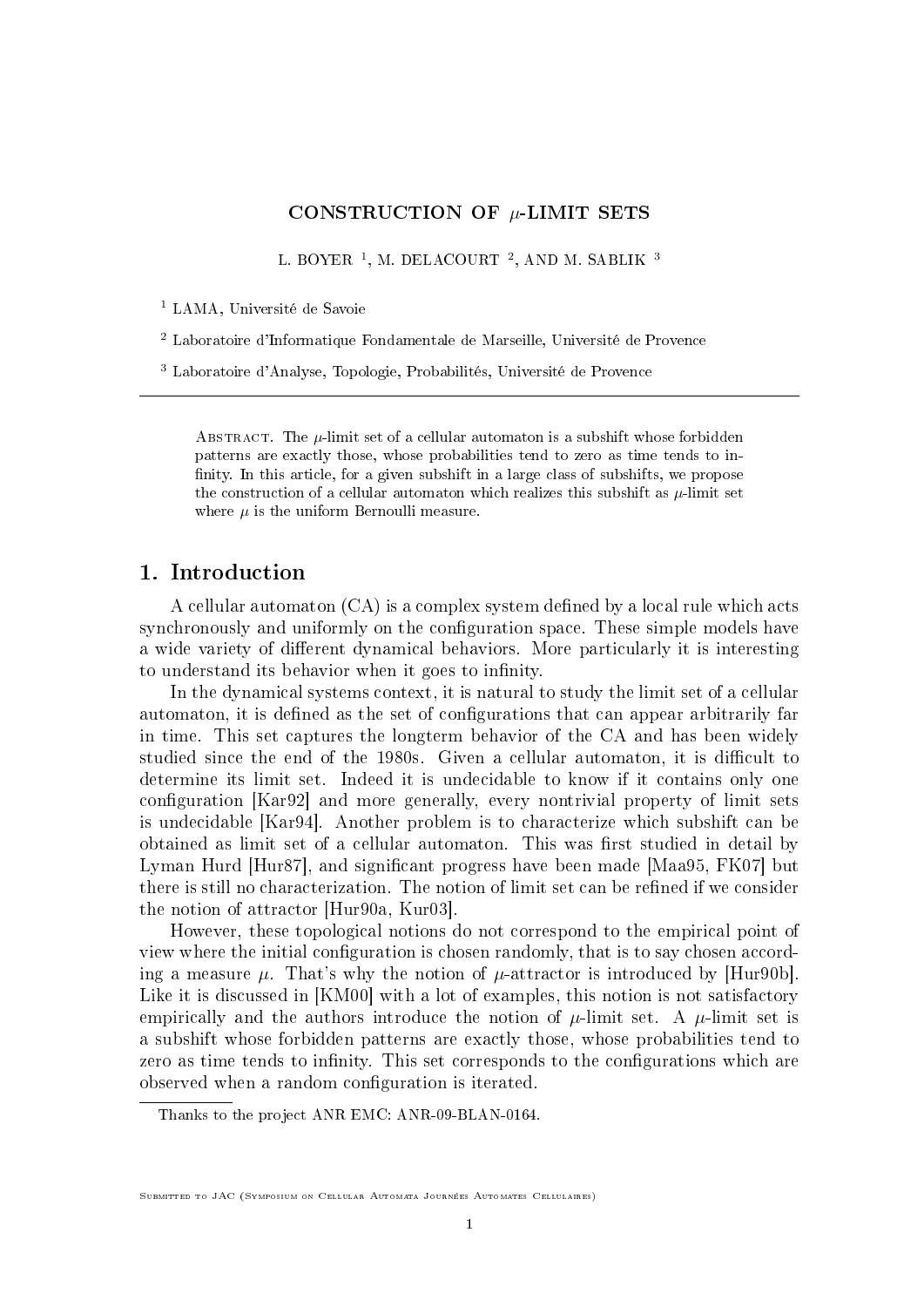As for limit sets, it is difficult to determine the  $\mu$ -limit set of a given cellular automaton, indeed it is already undecidable to know if it contains only one configuration [BPT06]. However, in the literature, all  $\mu$ -limit sets which can be found are very simple (transitive subshifts of finite type). In this article, for every recursively enumerable family  $(\Sigma_i)_{i\in\mathbb{N}}$  of subshifts generated by a generic configuration, we construct a cellular automaton which realizes  $\bigcup_{i\in\mathbb{N}}\Sigma_i$  as  $\mu$ -limit set. In particular all transitive sofic subshifts can be realized. It makes a strong difference with limit sets since there are sofic subshifts, as the even subshift (subshift on alphabet  $\{0, 1\}$  in which all words  $01^k0$  with odd k are forbidden), which cannot be realized as limit set [Maa95].

To construct a cellular automaton that realizes a given subshift as  $\mu$ -limit set. we first erase nearly all the information contained in a random configuration thanks to counters (section 3). Then we produce segments, which are finite areas of computation. On each segment we construct small parts of the generic configurations of many subshifts, and as time passes, segments grow larger and every word of every subshift appears often enough (section 5).

# 2. Definitions

#### 2.1. Words and density

For a finite set Q called an *alphabet*, denote  $Q^* = \bigcup_{n \in \mathbb{N}} Q^n$  the set of all finite words over Q. The length of  $u = u_0 u_1 \ldots u_{n-1}$  is  $|u| = n$ . We denote  $Q^{\mathbb{Z}}$  the set of configurations over Q, which are mappings from  $\mathbb Z$  to Q, and for  $c \in Q^{\mathbb Z}$ , we denote c<sub>z</sub> the image of  $z \in \mathbb{Z}$  by c. For  $u \in Q^*$  and  $0 \leq i \leq j \leq |u|-1$  we define the subword  $u_{[i,j]} = u_i u_{i+1} \dots u_j$ ; this definition can be extended to a configuration  $c \in Q^{\mathbb{Z}}$  as  $c_{[i,j]} = c_i c_{i+1} \ldots c_j$  for  $i, j \in \mathbb{Z}$  with  $i \leq j$ . The language of  $S \subset Q^{\mathbb{Z}}$  is defined by

$$
\mathcal{L}(S) = \{ u \in Q^* : \exists c \in S, \exists i \in \mathbb{Z} \text{ such that } u = c_{[i,i+|u|-1]} \}.
$$

For every  $u \in Q^*$  and  $i \in \mathbb{Z}$ , we define the *cylinder*  $[u]_i$  as the set of configurations containing the word u in position i that is to say  $[u]_i = \{c \in Q^{\mathbb{Z}} : c_{[i,i+|u|-1]} = u\}$ . If the cylinder is at the position 0, we just denote it by  $[u]$ .

For all  $u, v \in Q^*$  define  $|u|_v$ , the number of occurences of v in u as:

$$
|u|_{v} = \text{card}\{i \in [0, |u| - |v|] : u_{[i,i+|v|-1]} = v\}
$$

For any two words  $u, v \in Q^*$ , let  $d_u(v) = \frac{|u|_v}{|u| - |v|}$ .

For a configuration  $c \in Q^{\mathbb{Z}}$ , the *density*  $d_c(v)$  of a finite word v is:

$$
d_c(v) = \limsup_{n \to +\infty} d_{c_{[-n,n]}}(v).
$$

These definitions could be generalized, for a set of words  $W\subset Q^*,$  we note  $|u|_W$ and  $d_c(W)$ .

**Definition 2.1** (Normal configuration). A configuration is said to be *normal* for an alphabet Q if all words of length n have the same density of apparition in the configuration.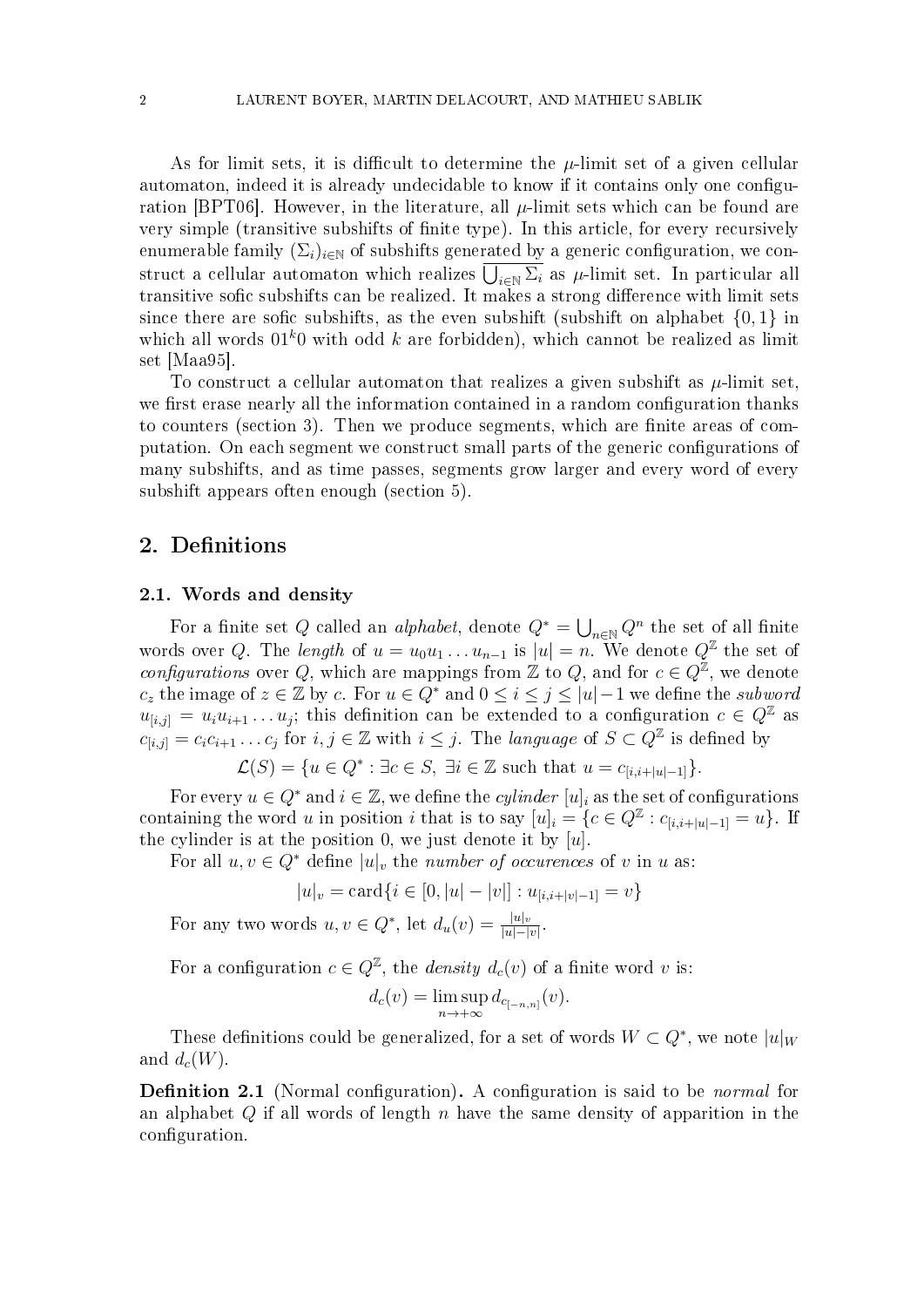#### 2.2. Subshifts

We denote by  $\sigma$  the shift map  $\sigma: Q^{\mathbb{Z}} \to Q^{\mathbb{Z}}$  defined by  $\sigma(c)_i = c_{i-1}$ . A subshift is a closed,  $\sigma$ -invariant subset of  $Q^{\mathbb{Z}}$ . It is well known that a subshift is completely described by its language denoted  $\mathcal{L}(\Sigma)$ . Moreover, it is possible to define a subshift by a set of its forbidden words which do not appear in the language.

As the shift invariance is preserved, intersections and closures of unions of subshifts are still subshifts. And in particular, the union of a set  $(\mathcal{L}(\Sigma_i))_i$  of languages describes the subshift that is the closure of the union of all subshifts:  $\bigcup_{i\in\mathbb{N}}\Sigma_i$ .

We define some classes of subshifts. A *sofic subshift* is a subshift whose language of forbidden words is rational, i.e. given by a finite automaton. A subshift  $\Sigma$  is transitive if for all  $u, v \in \mathcal{L}(\Sigma)$  there exists a word w such that  $uvw \in \mathcal{L}(\Sigma)$ . Let  $s: Q \to Q^*$  be a primitive substitution (there exists  $k \in \mathbb{N}$  such that for all  $a, b \in Q$ a appears in  $s^k(b)$ , the *substitutive subshift* associated to s is the subshift  $\Sigma_s$  such that

 $\mathcal{L}(\Sigma_s) = \{u \in Q^* : \exists a \in Q \text{ and } n \in \mathbb{N} \text{ such that } u \text{ appears in } s^n(a)\}.$ 

#### 2.3. Cellular automata

**Definition 2.2** (Cellular automaton). A cellular automaton (CA)  $\mathcal A$  is a triple  $(Q_A, r_A, \delta_A)$  where  $Q_A$  is a finite set of states called the *alphabet*,  $r_A$  is the *radius* of the automaton, and  $\delta_{\mathcal{A}}: Q_{\mathcal{A}}^{2r_{\mathcal{A}}+1} \mapsto Q_{\mathcal{A}}$  is the *local rule*.

The configurations of a cellular automaton are the configurations over  $Q_{\mathcal{A}}$ . A global behavior is induced and we'll note  $A(c)$  the image of a configuration c given by:  $\forall z \in \mathbb{Z}, \mathcal{A}(c)_z = \delta_{\mathcal{A}}(c_{z-r_{\mathcal{A}}}, \ldots, c_z, \ldots, c_{z+r_{\mathcal{A}}})$ . Studying the dynamic of  $\mathcal{A}$  is studying the iterations of a configuration by the map  $\mathcal{A}: Q^{\mathbb{Z}}_{\mathcal{A}} \to Q^{\mathbb{Z}}_{\mathcal{A}}$ . When there is no ambiguity, we'll note  $Q$ , r and  $\delta$  instead of  $Q_{\mathcal{A}}$ ,  $r_{\mathcal{A}}$  and  $\delta_{\mathcal{A}}$ .

### 2.4.  $\mu$ -limit sets

**Definition 2.3** (Uniform Bernoulli measure). For an alphabet  $Q$ , the uniform Bernoulli measure  $\mu$  on configurations over Q is defined by:  $\forall u \in Q^*, i \in \mathbb{Z}, \mu([u]_i) =$ 1  $\frac{1}{|Q|^{|u|}}$ .

For a CA  $\mathcal{A} = (Q, r, \delta)$  and  $u \in Q^*$ , we denote for all  $n \in \mathbb{N}$ ,  $\mathcal{A}^n\mu([u]) =$  $\mu\left(\mathcal{A}^{-n}([u])\right).$ 

**Definition 2.4** (Persistent set). For a CA  $\mathcal{A}$ , and the uniform Bernoulli measure  $\mu,$  we define the *persistent set*  $L_{\mu}(\mathcal{A})$  with:  $\forall u \in Q^*$ :

$$
u \notin L_{\mu}(\mathcal{A}) \Longleftrightarrow \lim_{n \to \infty} \mathcal{A}^n \mu([u]_0) = 0.
$$

Then the  $\mu$ -limit set of  $\mathcal A$  is  $\Lambda_\mu(\mathcal A) = \{c \in \mathcal Q^{\mathbb Z} : L(c) \subseteq L_\mu(\mathcal A)\}.$ 

**Remark 2.5.** As this definition gives a set of forbidden finite words, we clearly see that  $\mu$ -limit sets are subshifts.

**Definition 2.6** (Set of predecessors). We define the set of predecessors at time  $n$  of a finite word u for a CA  $\mathcal{A} = (Q, r, \delta)$  as  $P_{\mathcal{A}}^n(u) = \left\{ v \in Q^{|u|+2rn} : \mathcal{A}^n([v]_{-rn}) \subseteq [u]_0 \right\}.$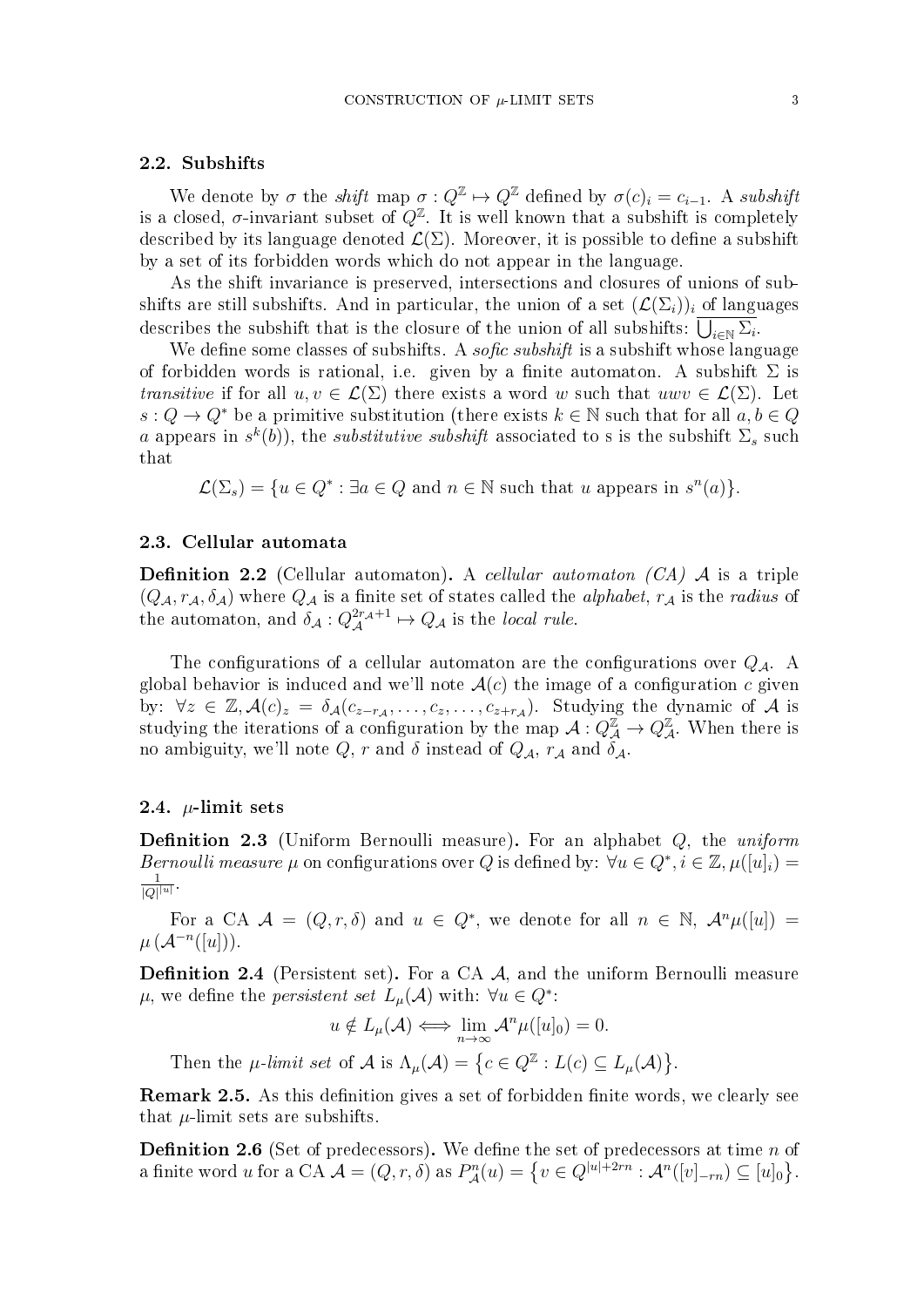**Remark 2.7.** As we consider the uniform Bernoulli measure  $\mu$ ,  $\frac{|P_A(u)|}{|O||u|+2r}$  $\frac{|P_{\mathcal{A}}(u)|}{|Q|^{|u|+2rn}} \to 0 \Leftrightarrow$  $u \notin L_{\mu}(\mathcal{A})$ .

**Remark 2.8.** The set of normal configurations has measure 1 in  $Q^{\mathbb{Z}}$ . Which means that a configuration that is randomly generated according to measure  $\mu$  is a normal configuration.

**Lemma 2.9.** Given a CA  $\mathcal A$  and a finite word u, with  $\mu$  the uniform Bernoulli measure, for any normal configuration  $c$ :  $u \in \Lambda_{\mu}(\mathcal{A}) \Leftrightarrow d_{\mathcal{A}^n(c)}(u) \to 0$  when  $n \to +\infty$ .

*Proof.* Let  $n \in \mathbb{N}$ , r be the radius of A and  $\mu$  the uniform measure. We prove here

that:  $d_{\mathcal{A}^n(c)}(u) = \mathcal{A}^n \mu(u) = \frac{|P_{\mathcal{A}}^n(u)|}{|Q|^{|u|+2r}}$  $\frac{|P_{\mathcal{A}}(u)|}{|Q| |u| + 2rn}$ . The second part of the equality is obtained by definition of  $\mathcal{A}^n\mu(u)$ . We focus on the first part. Since any occurence of u in  $\mathcal{A}^n(c)$  corresponds to an occurence of a predecessor of  $u$  in  $c$ :

$$
d_{\mathcal{A}^n(c)}(u) = \limsup_{k \to +\infty} \frac{|\mathcal{A}^n(c)|_{-k,k}|_u}{2k+1-|u|} = \limsup_{k \to +\infty} \sum_{v \in P^n_{\mathcal{A}}(u)} \frac{|c_{[-k-rn,k+rn]}|_v}{2k+2rn+1-(|u|+2rn)}.
$$

And as c is normal, for any  $v \in P_{\mathcal{A}}^n(u)$  :  $|c_{[-k-rn,k+rn]}|_v \sim_{k \to +\infty} \frac{2k+1}{|Q|^{|u|+2}}$  $\frac{2k+1}{|Q| |u|+2rn}$ . Then:

$$
d_{\mathcal{A}^n(c)}(u) = \sum_{v \in P^n_{\mathcal{A}}(u)} \limsup_{k \to +\infty} \left( \frac{1}{2k+1-|u|} \frac{2k+1}{|Q|^{|u|+2rn}} \right) = \sum_{v \in P^n_{\mathcal{A}}(u)} \frac{1}{|Q|^{|u|+2rn}} = \frac{|P^n_{\mathcal{A}}(u)|}{|Q|^{|u|+2rn}}.
$$

**Proposition 2.10.** Let  $u \in L_{\mu}(\mathcal{A})$ , there exists a word w such that uwu  $\in L_{\mu}(\mathcal{A})$ .

*Proof.* Let  $u \in L_{\mu}(\mathcal{A})$ , there exists  $\alpha > 0$  and an increasing sequence  $(n_i)_{i \in \mathbb{N}}$  such that  $\mathcal{A}^{n_i}\mu([u]) > \alpha$ . Thus, for a normal configuration c, one has  $d_{\mathcal{A}^{n_i}(c)}(u) > \alpha$  for all  $i \in \mathbb{N}$ . Let  $l \in \mathbb{N}$  and  $\epsilon > 0$  such that  $\frac{2|u|}{2|u|+l} < \alpha - \epsilon$ , we define

 $W_1 = \{w \in Q_A^* : u \text{ is not a subword of } w \text{ and } |w| \leq l\}$  and

 $W_2 = \{w \in Q_A^* : u \text{ is not a subword of } w \text{ and } |w| > l\}.$ 

Consider  $uW_k u = \{u w u : w \in W_i\}$  for  $k \in \{1,2\}$ , one has

$$
d_{\mathcal{A}^{n_i}(c)}(uW_2u) = \limsup_{n \to \infty} \frac{|\mathcal{A}^{n_i}(c)|_{[-n,n]}|_{uW_2u}}{2n+1} \le \frac{2|u|}{2|u|+l}
$$

since a word of  $uW_2u$  can appear at most  $2|u|$  times for each pattern of length  $2|u|+l$ of  $\mathcal{A}^{n_i}(c)$ . Moreover  $d_{\mathcal{A}^{n_i}(c)}(uW_1u)+d_{\mathcal{A}^{n_i}(c)}(uW_2u) \geq d_{\mathcal{A}^{n_i}(c)}(u)$  so  $d_{\mathcal{A}^{n_i}(c)}(uW_1u) \geq \epsilon$ .

Since  $W_1$  is finite, there exists a word  $w \in W_1$  such that  $d_{\mathcal{A}^{n_i}(c)}(uvw) \geq \epsilon$  for an infinity of  $i \in \mathbb{N}$ . Thus  $uvw \in L_{\mu}(\mathcal{A})$ .

**Example 2.11.** We consider here the "max" automaton  $\mathcal{A}_M$ . The alphabet contains only two states 0 and 1. The radius is 1. When the rule applies to three 0 (no 1), it produces a 0. In any other case, it produces a 1.

The probability to have a 0 at time t is the probability to have  $0^{2t+1}$  on the initial configuration. Which tends to 0 when  $t \to \infty$  for the uniform Bernoulli measure. So, 0 does not appear in the  $\mu$ -limit set. And finally  $\Lambda_{\mu}(\mathcal{A}_M) = \{^{\infty}1^{\infty}\}.$ 

And this example gives a difference between subshifts that can be realised as limit set  $(\Lambda(\mathcal{A}) = \bigcap_{i \in \mathbb{N}} \mathcal{A}^i(Q^{\mathbb{Z}}))$  and subshifts that can be realised as  $\mu$ -limit set.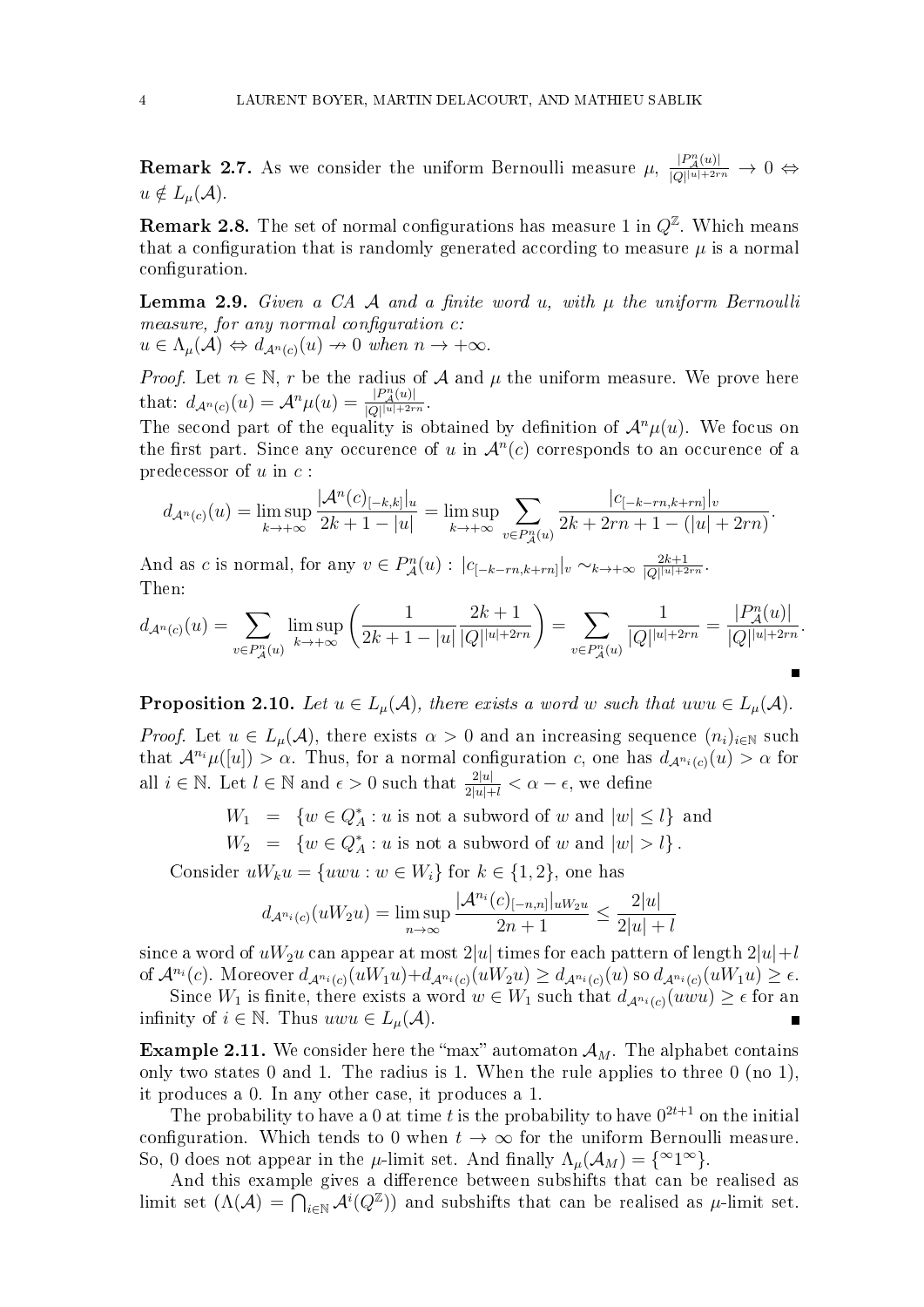Effectively,  $\Lambda(\mathcal{A}_M) = ({}^{\infty}10^*1{}^{\infty}) \bigcup ({}^{\infty}0{}^{\infty}) \bigcup ({}^{\infty}01{}^{\infty}) \bigcup ({}^{\infty}10{}^{\infty})$ , but if we apply proposition 2.10 with the word 01, we conclude that  $\Lambda(\mathcal{A}_M)$  cannot be a  $\mu$  limit set.

### 3. Counters

In this section and the following one, we describe an automaton  $A<sub>S</sub>$ , which, on normal configurations, produces finite segments of size growing with time. In these segments, we will make computations described in section 5.

Before starting the computation, the automaton  $A<sub>S</sub>$  has a transitory regime which erases the random configuration and generate segments between  $#$  where the computation is done. To do that, we have a special state ∗, that can only appear in the initial configuration, and which generates two counters. Between two counters, the states are initialized and when two counters intersect, they compare their respective age. If they do not have the same age, the younger deletes the older one; if they have the same age, they disappear and we put the state  $\#$  in order to start the computation. The notion of counters was introduced in [DPST10] to produce equicontinuous points according to arbitrary curves.

We recall some ideas which allow to construct such automaton:

- no transition rule produces the state ∗;
- ∗ produces two couples of signals, one toward the left and another one toward the right;
- a couple of signal (called *counter*) is formed by an *inner* signal and an *outer* signal, which is faster. Their collisions are handled in the following way:
	- $\sim$  nothing other than an outer signal can go through another outer signal;
	- when two outer signals collide they move through each other and comparison signals are generated;
	- $\sim$  on each side, a signal moves at maximal speed towards the inner border of the counter, bounces on it and goes back to the point of collision;
	- $-$  the first signal to come back is the one from the youngest counter and it then moves back to the outer side of the oldest counter and deletes it;
	- $\sim$  the comparison signal from the older counter that arrives afterwards is deleted and will not delete the younger counter's outer border;
- between a left counter and a right counter, the configuration is initialized;
- if two counters that have the same age meet, they disappear and produce the state  $\#_S$  which start the computation described in section 5
- the state  $\#_S$  becomes  $\#$  which delimitates segments, this state can disappear if two adjacent segments decide to merge as described in section 4, or if a counter (necessarily younger) encounters it.

The initialization of a configuration is illustrated in figure 1. The gray areas of computation begin on the left of a  $#$  produced by the meeting of two counters generated by a ∗.

## **Lemma 3.1.** There exists a constant  $K_c$  such that if two  $\#$  are distant of k, they appeared before time  $k \times K_c$ .

*Proof.* Consider two states  $\#$  in the space time diagram separated by k cells. If  $#$  is not in the initial configuration, the only way to appear is to result from the collision of two counters coming from the left and from the right. Thus, in the initial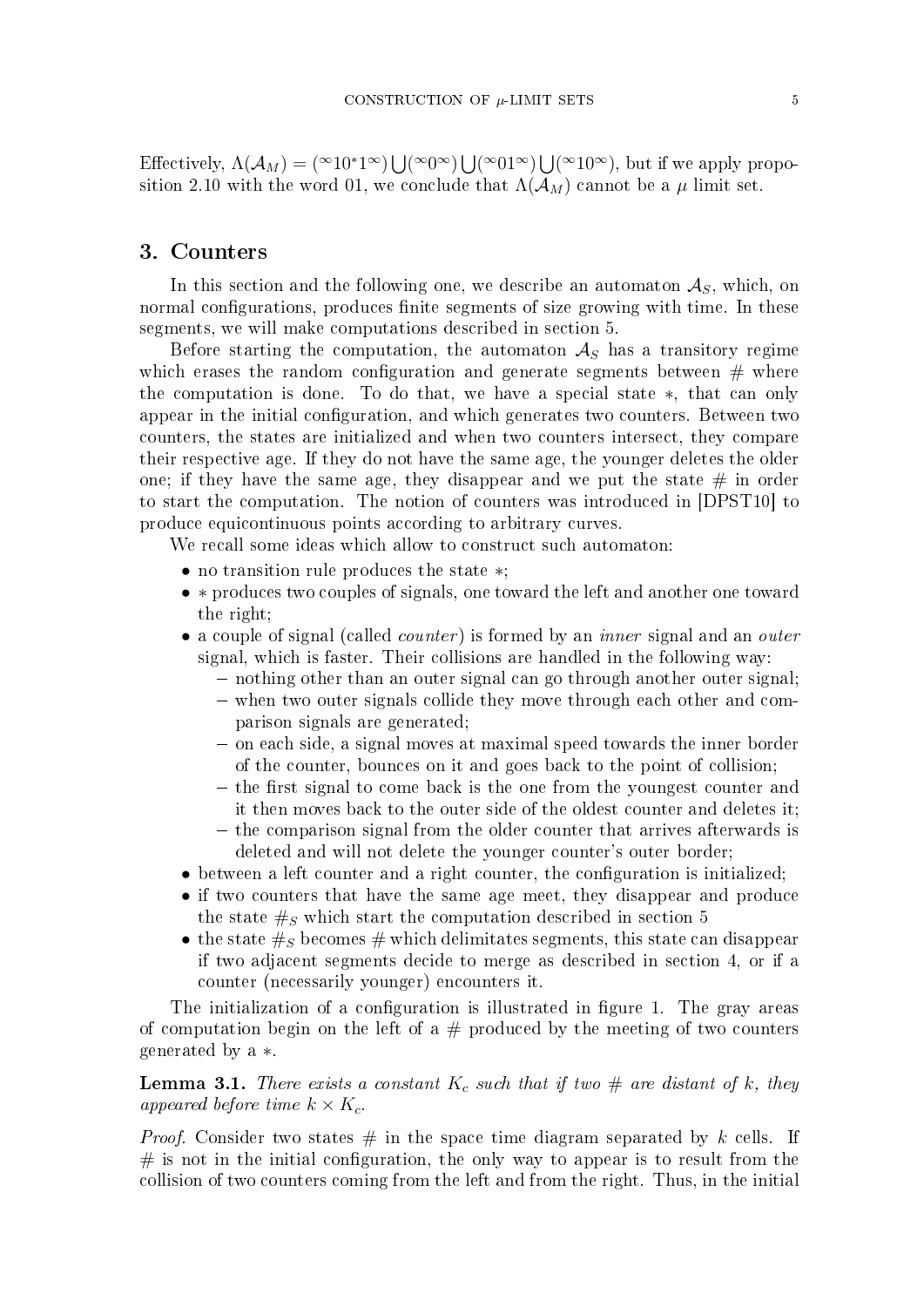

Figure 1: When two counters launched by a  $*$  meet, a  $\#$  is produced and a computation is launched on the right. The computation area extends until it meets the inner signal of a counter or another  $\#$ .

configuration, it is necessary to have the state  $\ast$  between the two  $\#$  to create the two #. This operation take at most  $k \times K_c$  where  $K_c$  is the speed of an inner signal.

## 4. Merging segments

We saw in Section 3, how a special state  $*$  on the initial configuration gave birth to counters protecting everything inside them until they meet some other counter born the same way. In this section, we will describe the evolution of the automaton  $\mathcal{A}_S$  after this time of initialization. When two counters of the same age meet, they disappear and a  $#$  is produced.

**Definition 4.1** (Segment). A segment u is a subword of a configuration delimited by two # and containing no # inside. So,  $u \in \#(Q \setminus \{\#\})^* \#$ . The size of a segment is the number of cells between both  $#$ .

There will be computations made inside segments, but we will describe it later. Thus, in a segment, there is a layer left for computations that remain inside the both  $#$ , and a "merging layer" that will contain signals necessary to the behavior with other segments. Every signal presented in this section will travel on this merging layer. The idea is the following: at some times, two neighbor segments will decide to merge together to form one single segment whose size will be the sum of both sizes plus one. And we will assure that each segment will eventually merge, so that no segment of finite size can still be in the  $\mu$ -limit set of  $\mathcal{A}_S$ .

When a # is produced in automaton  $\mathcal{A}_S$ , it sends two signals, on its right and on its left to detect the first  $#$  on each side. If the signal catches the inside of a counter still in activity before reaching a  $\#$ , it waits until the counter produces a  $\#$ . Then both  $#$  have recognised each other and the segment between them is "conscious". It launches a computation inside it, and waits until it is achieved. We will assure later that this computation ends. When this is done, it will alternatively send signals to its left and to its right in order to propose successively to each neighbor to merge.

For this purpose, it computes and stores the length  $n$  of the segment as a binary representation. Then the segment puts a L mark on its left  $\#$ , and waits for  $n^2$ timesteps. If, during this time, the left side neighbor has not put a  $R$  mark on the common  $#$ , our segment erases the L mark, a signal is sent on the other side, and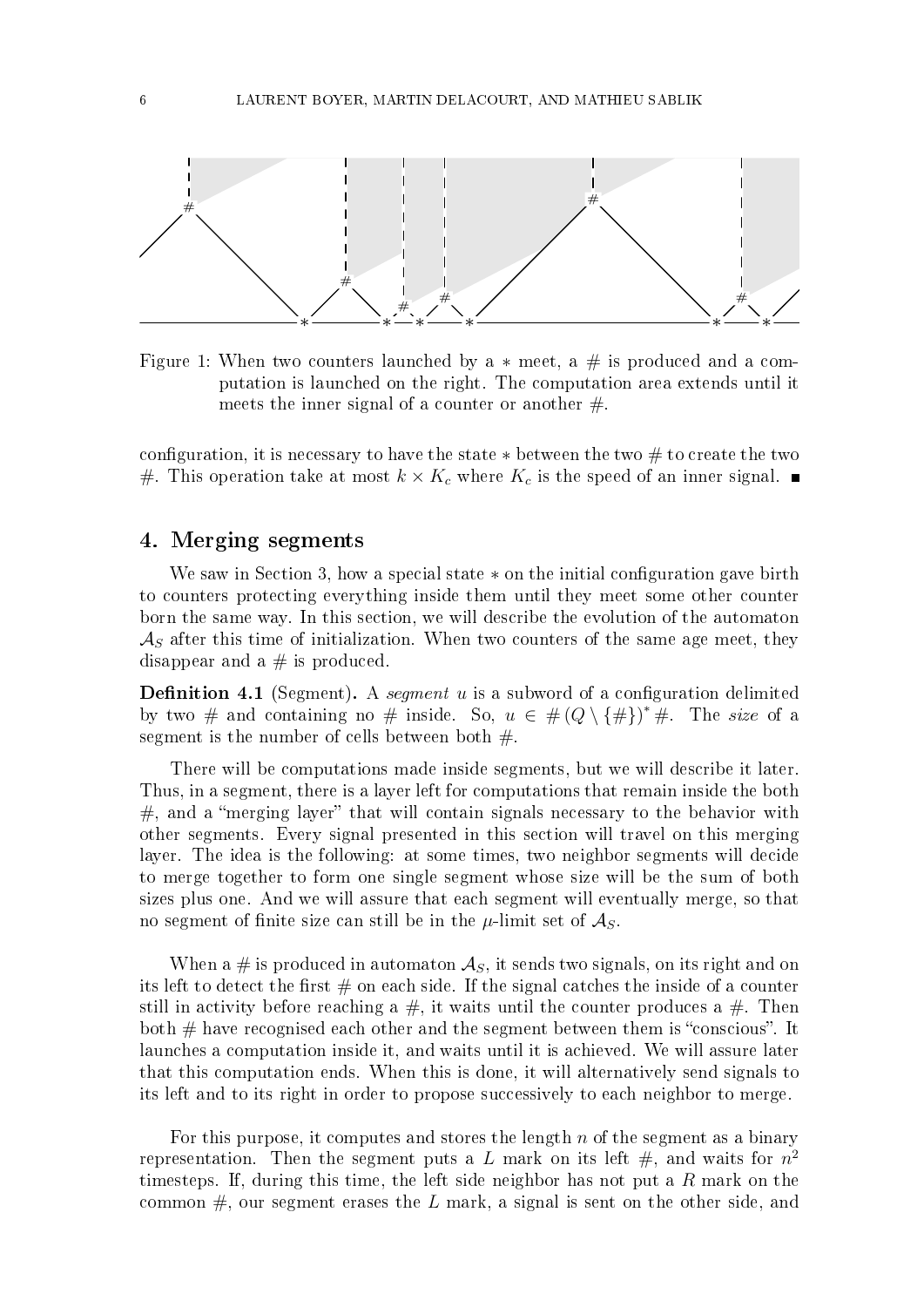

Figure 2: A  $\#$  stays until two segments merge. Computation happens in gray areas, and at its end a signal  $(...)$  is sent and stays on the left of the segment, then goes to the right, stays and comes back. This cycle continues until a neighbor's signal is on the same  $\#$  at the same time. Then the  $\#$  is deleted and another computation is started on the left.

it puts a R mark on its right #. It waits once again  $n^2$  timesteps before erasing the R, sending a signal to its left, and starting over. The whole cycle takes  $2(n^2 + n)$ timesteps as we consider a signal at speed 1 crossing a segment of size  $n$ . We request the signal to stay  $n^2$  timesteps because as  $(n+1)^2 > n^2 + 2n$ , if two segments do not have the same size, their signals eventually meet during a cycle of the smallest one. So, the only case in which two neighbor segments that try to merge do not merge, is when they have same size and are correctly synchronized. Computing and storing *n*, and waiting  $n^2$  can be done with a space  $log(n)$ .

This process ends when at the same time, both a  $L$  and a  $R$  mark are written on a  $\#$ . When this happens, the two segments agree to merge together and they do it: the  $\#$  between them is erased, and the whole activity begins again, starting with the computation inside the new segment.

The general behavior of the segments among themselves is illustrated in figure 2. We prove the following claims for automaton  $\mathcal{A}_{S}$ .

**Claim 4.2.** For any two words  $u, v \in Q^*$ , with  $|u| \neq |v|$ , if the word  $w = \#u \#v \#$ appears at time t in a space-time diagram of  $\mathcal{A}_S$ , one of the 3  $\#$  of w has disappeared at time  $t + |Q|^{|w|} + 2(|w|^2 + |w|)$ .

*Proof.* If the word w exists at time t on a space time diagram, at time  $t + |Q|^{u}$ (respectively  $t + |Q|^{|\nu|}$ ) at most, the computation is achieved in u (resp. v). We suppose here that no  $\#$  in w has disappeared, which means, u and v do not merge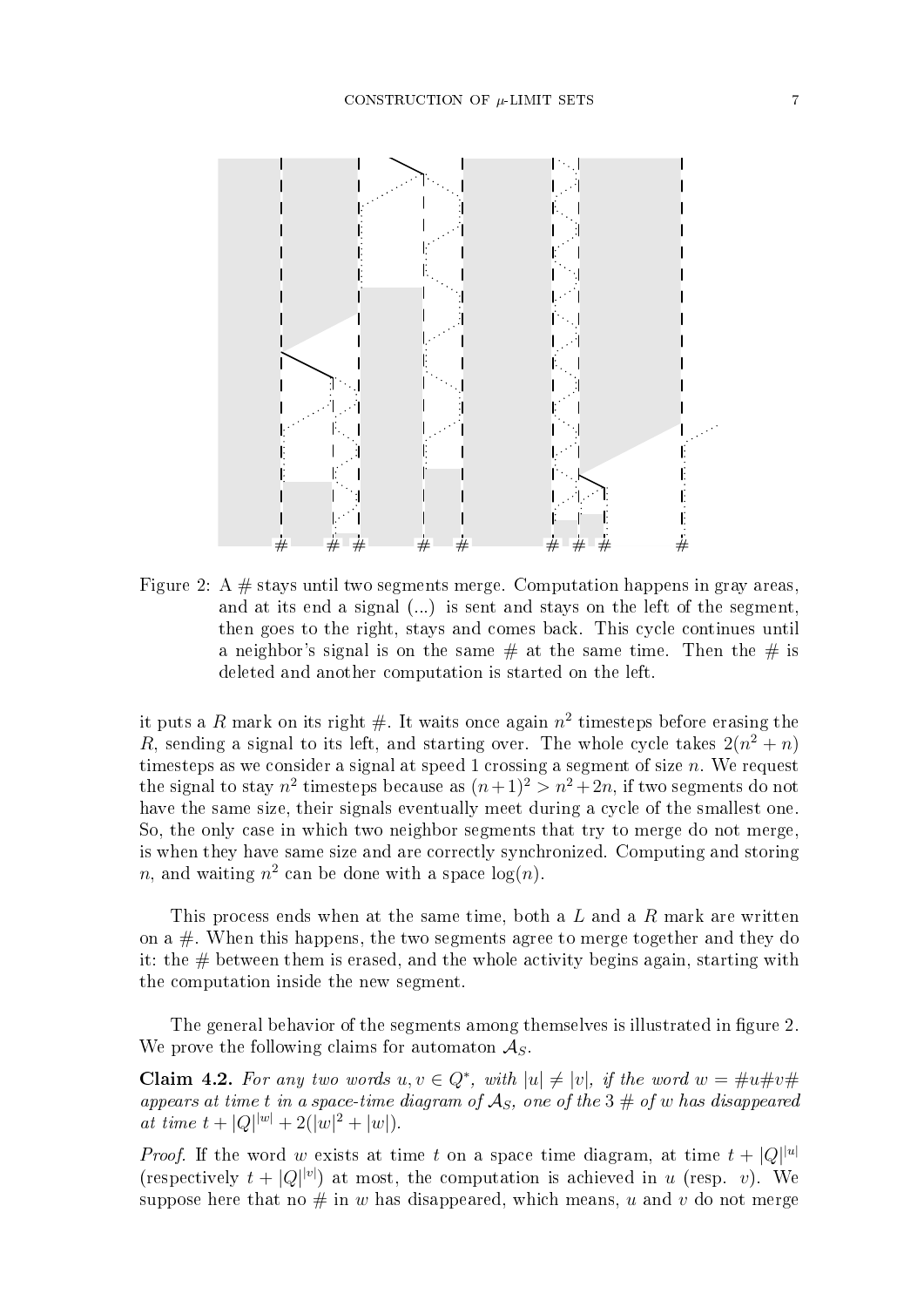with any other segment outside w. So at time  $t+|Q|^{w}$  both segments try to merge with another one. Assume  $|v| > |u|$  for example, the other case is totally symmetric. Then, as  $|v|^2 > |u|^2 + 2|u|$ , before the end of the cycle of v, they have put their mark simultaneously on their common  $#$  for one timestep at least. And consequently, they have merged and one # has disappeared at time  $t + |Q|^{|w|} + 2(|w|^2 + |w|)$ .

Claim 4.3. If two segments of size less than  $k \in \mathbb{N}$  merge together, they do it at  $most |Q|^{2k} + 2((2k)^{2} + 2k)$  timesteps after being formed.

Proof. If they don't have the same size, lemma 4.2 let us conclude. If they have the same size, their computations are achieved after  $|Q|^{2k}$ . And as their merging cycle takes the same time for both, if they do not merge during the first cycle, they will never merge. So if they merge, they do it before  $|Q|^{2k} + 2((2k)^2 + 2k)$ .

**Claim 4.4.** For any two words  $u, v \in Q^*$ , with  $|u| \neq |v|$ , the word  $w = \#u \#v \#$ does not appear in  $\Lambda_u(\mathcal{A}_S)$ .

*Proof.* We use the constant  $K_c$  from lemma 3.1. Denote

 $T = |w| \times K_c + |w| \left( |Q|^{|w|} + 2(|w|^2 + |w|) \right)$ . We prove that for  $t > T$ ,  $P^t_{\lambda}$  $\mathcal{L}_{\mathcal{A}_S}(w) = \emptyset.$ If the two  $\#$  encircling w never disappear, the dynamic inside w is not affected by the exterior. Through time, some other  $#$  possibly appeared and disappeared between them. But after time at most  $|w| \times K_c$ , they have all appeared. Since then, they will only disappear. There are less than  $|w| - 1$  excedentary # that have to disappear. Considering lemma 4.3, one disappears at least every  $|Q|^{|w|}+2(|w|^2+|w|)$ timesteps. After that, the two segments of  $w$  are formed, and with lemma 4.2, one of the # of w disappear before  $|Q|^{|w|} + 2(|w|^2 + |w|)$  new timesteps. Finally, at time T, one of the # of w has disappeared and  $P^t_{\lambda}$  $\mathcal{L}_{\mathcal{A}_S}(w) = \emptyset.$ 

**Proposition 4.5.** There is no  $\#$  in the  $\mu$ -limit set of  $\mathcal{A}_S$ .

*Proof.* Assume that  $\# \in L_{\mu}(\mathcal{A})$ , by Proposition 2.10, there exits  $u \in Q^*$  such that  $\#u\#\in L_\mu(\mathcal{A}),$  we can assume that u does not contain  $\#$ . Let  $k=|u|$ , by Lemma 3.1, the # encircling u appeared before time  $k\times K_c$ . Denote  $W=\{\#v\# : v\in (Q\backslash \{\#\})^k\}$ and  $X_n = \{x \in Q^{\mathbb{Z}} : \mathcal{A}^k(x)_{[0,k+1]} \in W \text{ for all } k \in [k \times K_c, n]\}.$  Since  $\#u \# \in L_{\mu}(\mathcal{A}),$ there exists  $\alpha > 0$  such that  $\mu(X_n) > \alpha$  for an infinity of  $n \in \mathbb{N}$ . Moreover, as  $X_{n+1} \subset X_n$ , we can conclude that  $\mu(X_{\infty}) > \alpha$  where  $X_{\infty} = \cap_{n \in \infty} X_N$ .

As  $\mu$  is Bernoulli, we have  $\mu(Y) > 0$  where  $Y = [*(Q \times *)^{2k} * (Q \times *)^{2k} *]_0;$ moreover there exist  $k_1 \geq 0$  and  $k_2 \geq k_1 + 4k + 1$  such that  $\mu(Z) > 0$  where  $Z = X_{\infty} \cap \sigma^{-k_1}(Y) \cap \sigma^{-k_2}(X_{\infty})$ . For all  $n \geq k \times K_c$  one has  $F^{n}(Z)_{[0,k+1]} \subset W$ ,  $F^{n}(Z)_{[k_2,k_2+k+1]} \subset W$  and  $F^{n}(Z)_{[k_1+k,k_1+3k]} \subset F^{n}(Y)_{[k_1+k,k_1+3k]}$  does not contain #.

We deduce that there exists a word  $w \in Q$  of length  $k_2 - k - 1$  such that  $w_{[k_1+k,k_1+3k]}$  does not contain  $\#$  and  $\#u\#w\#u\# \in L_\mu(\mathcal{A})$ . However, in  $\#u\#w\#u\#$ we can find two segments  $\#u_1\#u_2\#$  which have different length. By Claim 4.4 we obtain a contradiction. Thus, there is no  $\#$  in the  $\mu$ -limit set of  $\mathcal{A}_S$ .

Finally, we prove a lemma that will be useful later.

Claim 4.6. The density of cells outside segments generated by counters born in the initial configuration tends to 0.

Proof. The proof is clear since such a cell needs predecessors without states ∗ on each side in the initial configuration.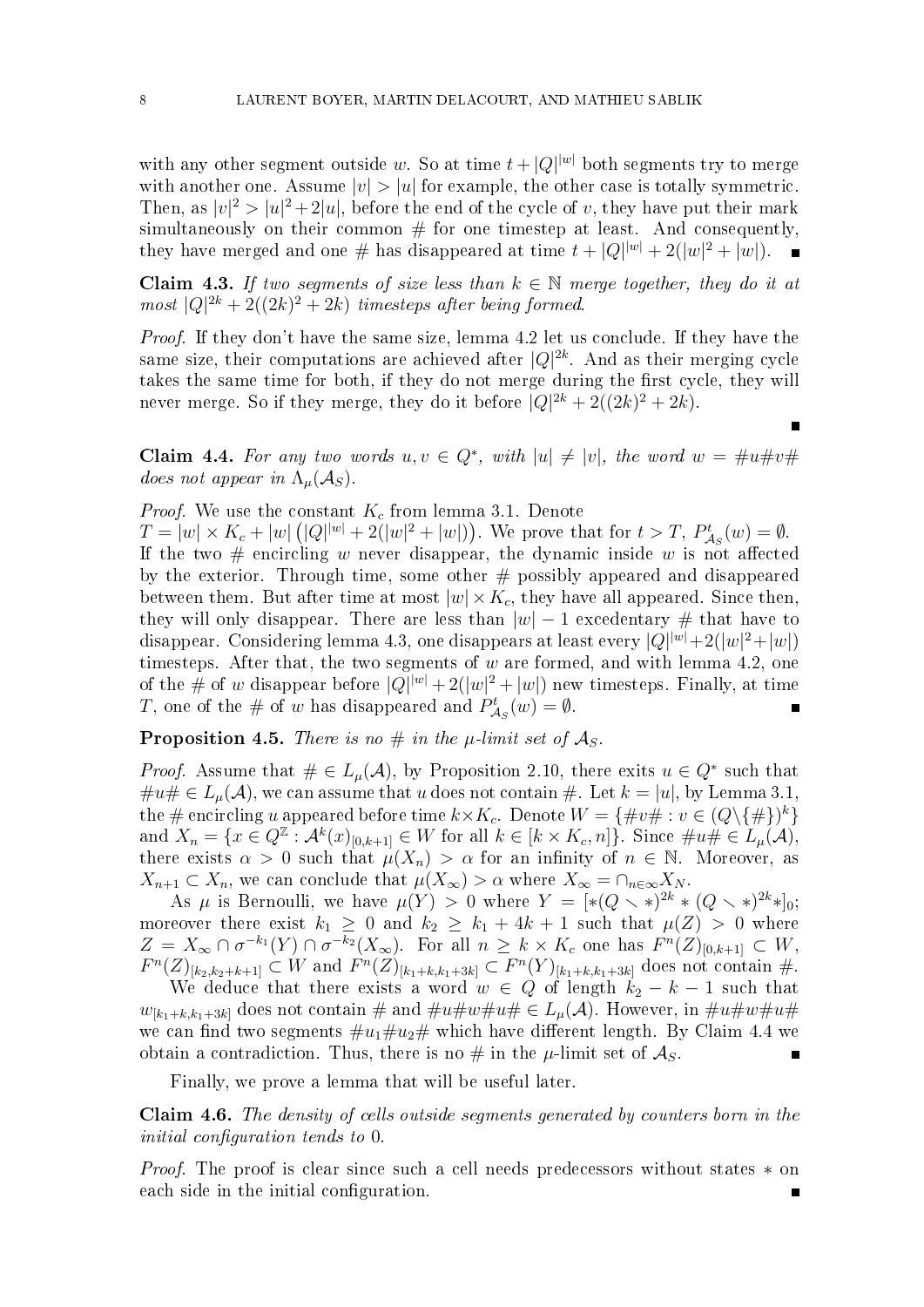**Lemma 4.7.** Let  $u \in Q^*$ . If  $\forall k, \forall l \geq k$ , for any segment  $v \in Q^l$ ,  $d_v(u) \leq \alpha_k$  with  $\alpha_k \to 0$  when  $k \to \infty$ , then  $u \notin L_\mu(\mathcal{A}_S)$ . Conversely, if  $\forall k, \forall l \geq k$ , for any segment  $v \in Q^l$ ,  $d_v(u) \geq \alpha_k$  with  $\alpha_k \nrightarrow 0$  when  $k \to \infty$ , then  $u \in L_u(\mathcal{A}_S)$ .

*Proof.* Let's consider a normal configuration c. For any  $k \in \mathbb{N}$ , we denote

$$
d_k^t = \sum_{v \in \#(Q_{\mathcal{A}})^t \#,\ l \leq k} l \times d_{\mathcal{A}_{S}^t(c)}(v)
$$

the density of cells in segments of size less than  $k$  in the image at time  $t$  of  $c$ . Due to proposition 4.5,  $d_k^t \to 0$  when  $t \to \infty$ . And due to claim 4.6, the density  $a^t$  of cells outside wellformed segments tends to 0 when  $t \to \infty$ .

Suppose  $\forall k, \forall l \geq k, \forall v \in Q^l$  segment,  $d_v(u) \leq \alpha_k$  and  $\alpha_k \to 0$ . Any occurence of  $u$  is either in a segment of size less than  $k$ , either in a segment of size greater than k, or out of segments. Finally, at a given time t,  $d_{\mathcal{A}_{S}^{t}(c)}(u) \leq d_{k}^{t} + \alpha_{k} + a^{t}$ .

As this equation holds for any k, finally, when  $t \to \infty$ ,  $d_{\mathcal{A}_{S}^{t}(c)}(u)$  has a limit which is 0. This concludes the proof of the first part of the lemma with lemma 2.9.

In the other side, suppose  $\forall k, \forall l \geq k, \forall v \in Q^l$  segment,  $d_v(u) \geq \alpha_k$  and  $\alpha_k \to 0$ . Therefore,  $d_{\mathcal{A}_{S}^{t}(c)}(u) \geq (1-d_{k}^{t}-a^{t})\alpha_{k}$  which does not tend to 0 when  $t \to \infty$  and  $k \to \infty$ . Thus,  $u \in L_{\mu}(\mathcal{A}_S)$ .

### 5. Infinite Unions

In this section we will see how to create a CA whose  $\mu$ -limit set is the closure of the infinite union of a recursively enumerable family of particular subshifts.

**Definition 5.1** (Generable Subshift). We say that a Turing machine  $M$  generates a subshift  $\Sigma \subseteq Q^{\mathbb{Z}}$  if M computes a generic configuration of  $\Sigma$  in the following sense:

- the tape alphabet of  $M$  contains  $Q$ ;
- on an empty tape, M writes the right half of a configuration  $c \in \Sigma$  such that  $\limsup_{n\to\infty} \frac{|c_{[0,n]}|_u}{n+1} > 0$  if and only if  $u \in \mathcal{L}(\Sigma)$ ; c is called a *generic*  $confquration;$
- after a symbol of Q has been written on the tape, it is never changed.

**Theorem 5.2.** Given a recursively enumerable family  $(\Sigma_i)_{i\in\mathbb{N}}$  of generable subshifts, that is to say that there exists a Turing machine that enumerates a set of machines  $(M_i)_i \in \mathbb{N}$  such that  $M_i$  generates the subshift  $\Sigma_i$ , there exists a cellular automator A whose  $\mu$ -limit set is exactly the subshift  $\bigcup_{i\in\mathbb{N}}\Sigma_i$ .

*Proof.* Let us consider a recursively enumerable family  $(\Sigma_i)_{i\in\mathbb{N}}$  of generable subshifts, let us denote by M the Turing machine that enumerates the machines  $(M_i)_{i\in\mathbb{N}}$  such that  $M_i$  generates the subshift  $\Sigma_i$ .

We now describe the behavior of such a cellular automaton  $A$ .  $A$  will work as the automaton  $\mathcal{A}_S$  described in Section 4: starting from a normal configuration, it will generate "counter signals" that will produce finite segments on the configuration (separated by a  $\#$  symbol). We now describe the computation performed by each nite segment during the evolution of the cellular automaton.

 $\blacksquare$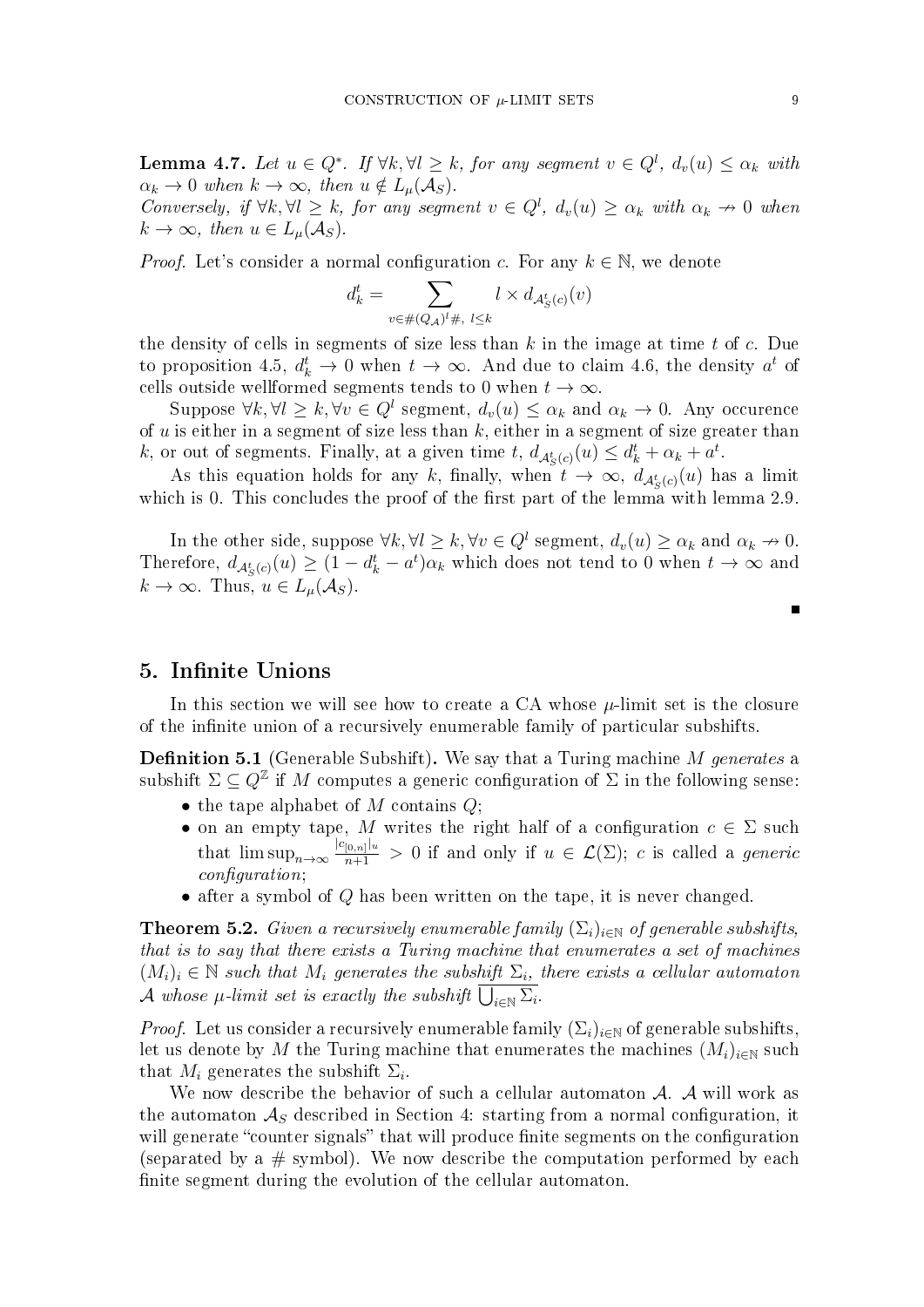The first thing a segment does is compute its length  $n$  and store it as a binary number. By incrementing a binary counter moving across the segment, this is easily done in space  $log(n)$ . Once this is done, the segment can simulate Turing machines on its first  $log(n)$  cells (it is important to limit the computational space so that the computation states become negligible and disappear from the  $\mu$ -limit set).

On the initial  $log(n)$  cells of the segment the machine M is simulated to produce the descriptions of the first k machines  $(M_i)_{i\leq k}$ , with k as big as possible for M computing on a tape of length  $log(n)$ . And we also request that  $k \leq log(log(n))$ . k may be 0 for short segments, but we know that as the segments grow larger,  $k$  will grow too.

The space of size  $log(n)$  is further divided into k fragments of size  $log(n)/k$ . On the *i*-th fragment, the corresponding machine  $M_i$  is simulated to produce the word  $w_i$  beeing the begining of the generic configuration corresponding to the subshift  $\Sigma_i$ . The word  $w_i$  might be much smaller than  $\log(n)/k$  depending on the space needed by the machine  $M_i$  to compute, but again we know that as segments grow larger, larger words will be computed.

After the k different  $w_i$  have been computed, the initial segment of length n is split into  $\sqrt{n}$  fragments of length  $\sqrt{n}$ . Each of these fragments is filled with copies of one of the  $w_i$  in the following manner: one out of two is filled with  $w_1$ , one out of four (i.e. one out of two among the remaining fragments) is filled with  $w_2$ , one out of eight is filled with  $w_3$  and so on. The remaining segments (if k is very small, we might run out of  $w_i$  before filling all the fragments) are filled with  $w_k$ . Fragments are separated by a symbol  $\$_1\notin Q$  and the copies of words  $w_i$  inside a given fragment are separated by a symbol  $\$_2 \notin Q$ .

**Remark 5.3.** The previous construction can be done using only  $log(n)$  cells of computation at each step (cells that are not active and that only contain a symbol computation at each step (cens that are not active and that omy contain a symbol<br>from  $Q\cup \{\$_1,\$_2\}$  are not counted). To fill the fragments of size  $\sqrt{n}$  we only need to Trom  $Q \cup {\mathfrak d}_1, {\mathfrak d}_2$  are not counted). To fill the tragments of size  $\sqrt{n}$  we omy need to compute the binary expression of  $\sqrt{n}$  and then advance through the segment while filling the fragment with the appropriate  $w_i$  while decreasing a counter to measure  $\sqrt{n}$  cells. The important data (the words  $w_i$  and different counters) are moved through the segment so that they are always present near the location to be filled. Thus the head of the Turing machine M carries only  $log(n)$  cells used to store the  $w<sub>i</sub>$  and to its computation. No mark of the computation remains in the other cells, even those already visited and rewritten.

When all the fragments of the segment have been filled with the  $w_i$ , the segment can erase all the remaining computation data and start the process of merging with its neighbors as described in Section 4.

When two segments merge, the whole computation is restarted but this time with a larger space. The segments are not erased immediately after a merge, but with a larger space. The segments are not erased immediately after a me<br>rather the new data overwrites the previous as the  $\sqrt{n}$  fragments are filled.

We will prove that  $L_{\mu}(\mathcal{A}) = \bigcup_{i \in \mathbb{N}} \mathcal{L}(\Sigma_i)$ .

Claim 5.4. The states used for computation, signals inside segments, writing fragments,  $\$_1$  or  $\$_2$  do not appear in  $\Lambda_\mu(\mathcal{A})$ .

Proof. Here we use the lemma 4.7 for each of these states.

We use the  $log(k)$  initial cells of a segment of size k to do the computation, so the density of these cells is  $\log(k)/k$ , and the property is proved. The head of the Turing machine M carries at most  $log(k)$  cells for its computation or writing, thus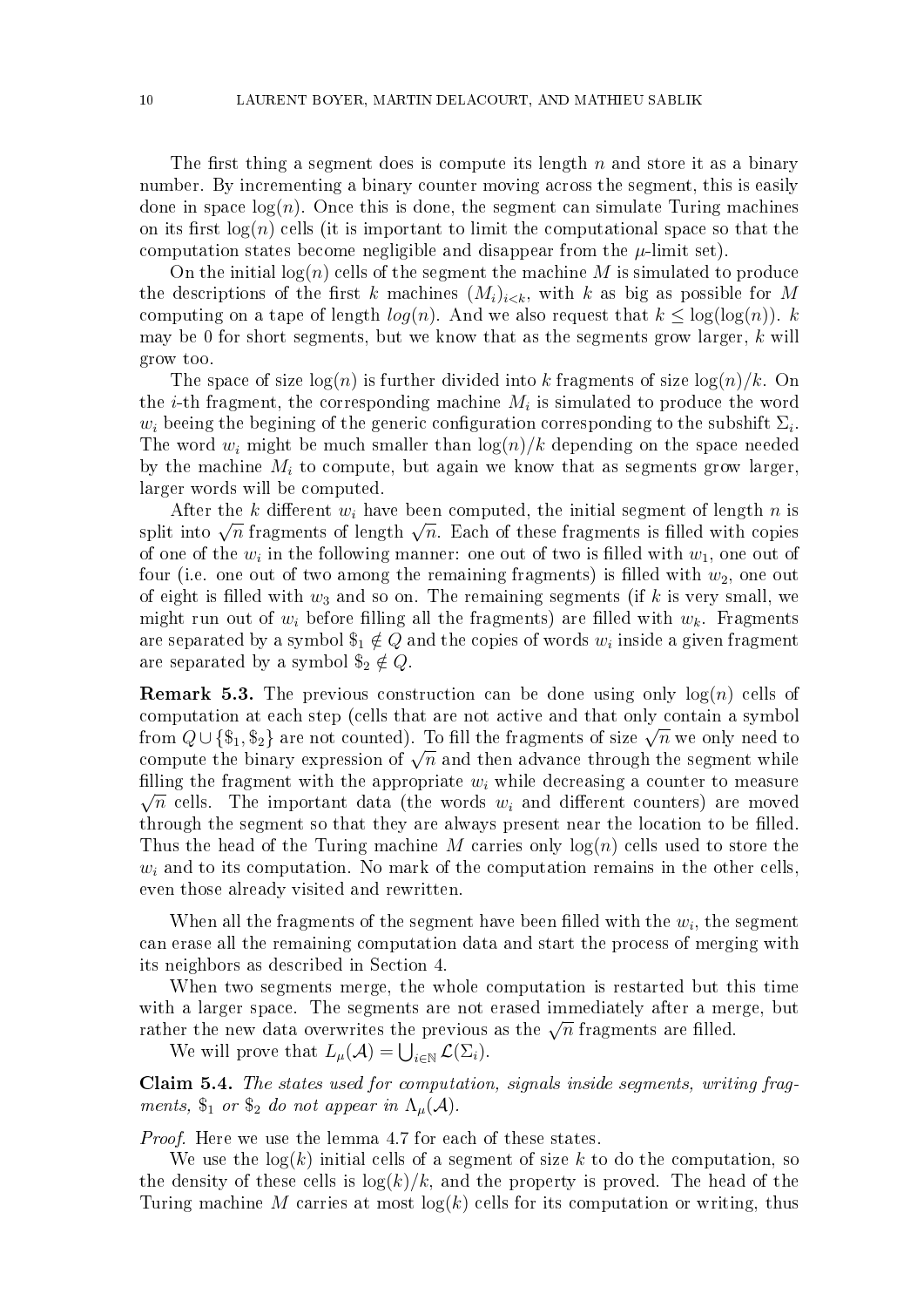the same argument works. The signals for the merging process are in a finite number in a segment, therefore their density in a segment tends to 0 too. The density of  $\hat{\mathcal{F}}_1$ in a segment, therefore their density in a seg<br>is  $\sqrt{k}/k,$  and the lemma applies once again.

For the density of  $\hat{\mathfrak{s}}_2$ , let  $\lambda > 0$ ,  $\exists k_0 > 0$  such that the word  $w_i$  produced in a segment of size  $k > k_0$  is such that  $|w_i| > \lambda$  for any  $i \leq \lambda$ . So, for  $k > k_0$ , the density of  $\$_2$  in a segment of size k is less than  $1/\lambda$  in fragments of  $S_i, i \leq \lambda$  and less than 1 in the other fragments that have themselves a density lower than  $1/2^{\lambda}$ . And thus, the density of  $\hat{\mathcal{S}}_2$  is lower than  $\frac{1}{\lambda} + \frac{1}{2^2}$  $\frac{1}{2^{\lambda}}$  in segments of size  $k > k_0$ . Finally the density of  $\$_2$  tends to 0 when  $k \to \infty$ . And the claim is proved.

**Claim 5.5.** For any subshift  $\Sigma_i$ ,  $i \in \mathbb{N}$ , any word  $u \in \mathcal{L}(\Sigma_i)$  and any family of segments  $(v_k)_k$  of size  $|v_k| = k$ ,  $d_{v_k}(u)$  does not tend to 0 when  $k \to \infty$ .

*Proof.* As  $u \in \mathcal{L}(\Sigma_i)$ , its density  $\alpha(u)$  in the generic configuration computed by  $M_i$  is positive. So, there exists  $l_i \in \mathbb{N}$  such that any subword of this configuration contains u with density at least  $\alpha(u)/2$ . Let  $k_0$  such that in any segment of size  $k > k_0$ , the word  $w_i$  computed has length  $|w_i| > l_i$ .

For any segment  $v_k$  of size  $k > k_0$ , there are  $log(k)$  cells occupied for computation, less than  $\sqrt(k)$  cells containing a  $\frac{1}{2^{i+1}}$  among the remaining cells attributed to the copies of  $w_i$ . Among these copies, a proportion  $\frac{l_i-1}{l_i}$  of the cells contain  $\hat{\mathbb{S}}_2$ . log(k) additional cells can be dedicated to the head of the Turing machine M writing in the segment and a finite number  $K$  of cells can contain signals for the merging process. Finally,

$$
d_{v_k}(u) \ge \left( \left( \frac{k - \log(k) - \sqrt(k)}{2^{i+1}} \right) \frac{l_i - 1}{l_i} - \log(k) - K \right) \frac{1}{k}.
$$

Which does not tend to 0 when  $k \to \infty$ .

**Claim 5.6.** For any subshift  $\Sigma_i$ ,  $i \in \mathbb{N}$  and any word  $u \in \mathcal{L}(\Sigma_i)$ ,  $u \in L_{\mu}(\mathcal{A})$ .

Proof. We clearly get the result by combining claim 5.5 and lemma 4.7.

Finally, the theorem is proven:

- the proposition 4.5 and the claim 5.4 assure that every state used for computation does not appear in  $\Lambda_{\mu}(\mathcal{A})$ , which means  $L_{\mu}(\mathcal{A}) \subseteq \bigcup_{i \in \mathbb{N}} \mathcal{L}(\Sigma_i)$ ,
- the claim 5.6 assures that  $\bigcup_{i\in\mathbb{N}}\mathcal{L}(\Sigma_i)\subseteq L_{\mu}(\mathcal{A})$ .

The next proposition gives some examples of generable subshifts.

Proposition 5.7. The following subshifts are generable:

- $\bullet$  transitive sofic subshifts.
- substitutive subshift associated to a primitive substitution.

*Proof.* As a transitive sofic subshift  $\Sigma$  is given by the strongly connected automaton recognizing its language. For example, we can write successively every cycle of size k for k from 1 to  $\infty$ . In this case we obtain a configuration where the density of all the words of the language of  $\Sigma$  is positive.

For a primitive substitution  $s$ , it is easy to generate the fix point configuration denoted  $c_{[0,\infty]}$  whose all prefixes are given by  $s^{\overline{k}}(a)$  for all  $k \in \mathbb{N}$  where  $a \in Q$ . It